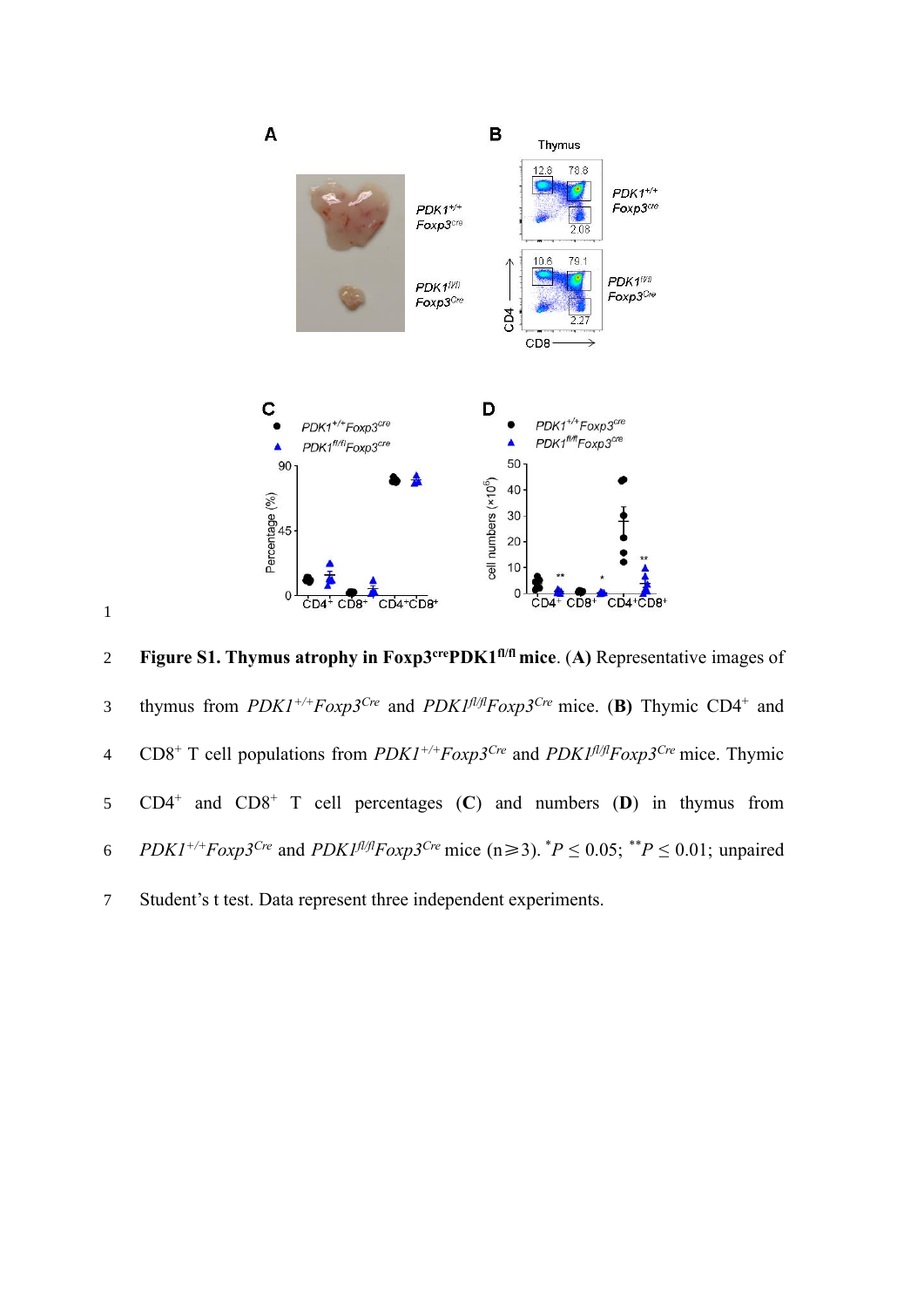

**Figure S2. PDK1 deletion in Foxp3<sup>+</sup>**9 **Tregs caused activation of conventional T cells.**  10 (A) Flow cytometry analysis of the CD3<sup>+</sup>T cells for the changes of FSC, SSC (left) and 11 expression of Ki67 in CD4<sup>+</sup>YFP<sup>-</sup> T cells and CD8<sup>+</sup>T cells (right) in spleen and lymph 12 nodes (LN) from  $PDK1^{+/+}F\alpha xp3^{Cre}$  and  $PDK1^{f l/f}F\alpha xp3^{Cre}$  mice. (**B)** Expression of 13 CD71, CD98 in CD4<sup>+</sup>YFP<sup>-</sup> T cells (left) and CD8<sup>+</sup>T cells (right) in spleen and lymph 14 nodes (LN) from  $PDK1^{+/+}Foxp3^{Cre}$  and  $PDK1^{f l/f}Foxp3^{Cre}$  mice. (**C, D)** Left, flow 15 cytometric analysis of the expression of CD62L and CD44 on CD4<sup>+</sup>YFP<sup>-</sup>T cells **(C)** or 16 CD8<sup>+</sup> T cells **(D)** from  $PDK1^{+/+}FoxD3^{Cre}$  and  $PDK1^{1/f}FoxD3^{Cre}$  mice (n=5). Right, 17 effective  $(CD62L^{lo}CD44^{hi})$   $CD4+T$  cells  $(C)$  or  $CD8+T$  cells  $(D)$  percentage in spleen 18 and lymph nodes (LN). **(E)** Representative image of IFN-γ, IL-17, IL-4 and IL-10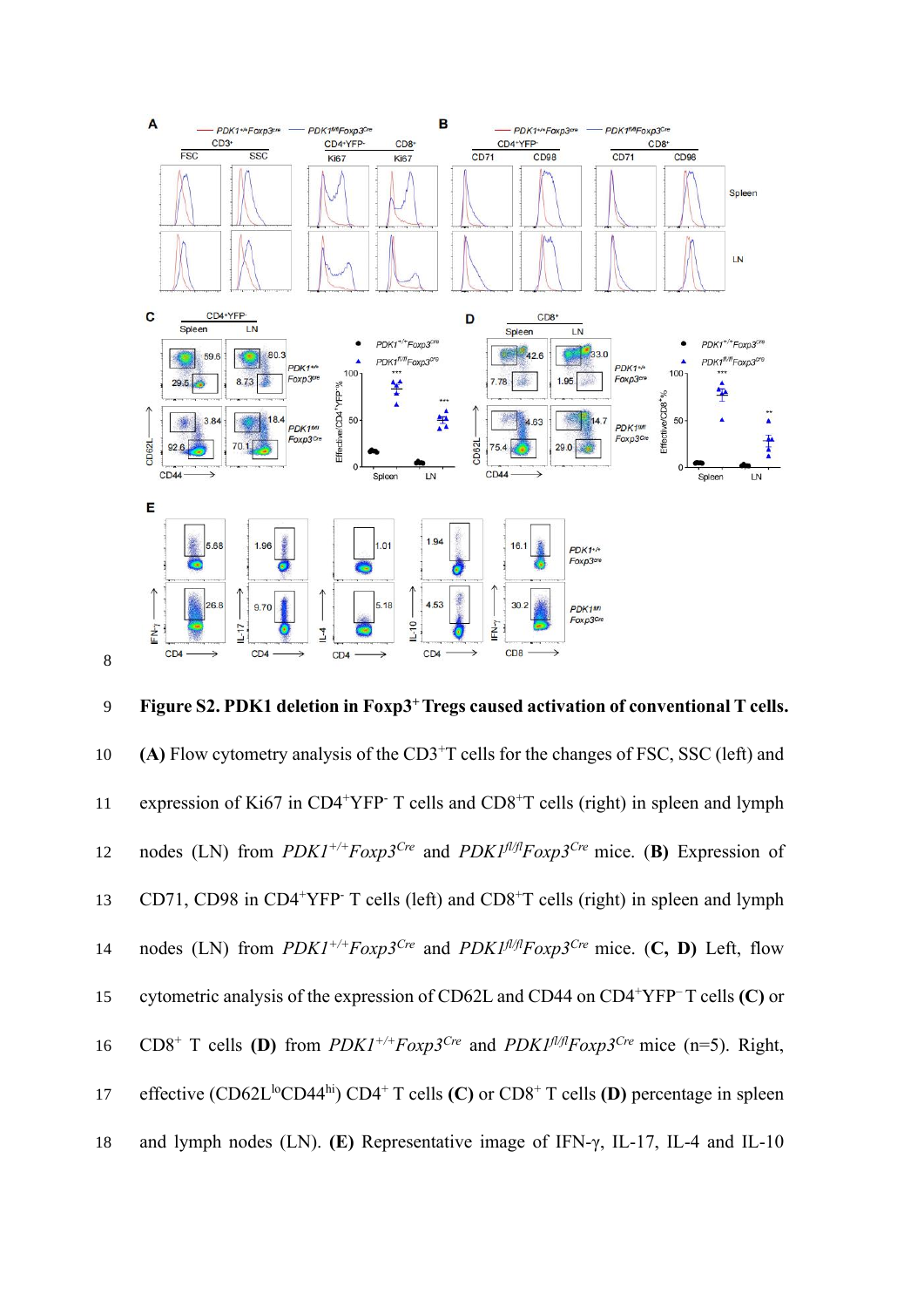19 production in CD4<sup>+</sup> cells and IFN-γ production in CD8<sup>+</sup> cells from *PDK1<sup>+/+</sup>Foxp3<sup>Cre</sup>* 20 and *PDK1<sup>* $\pi$ *J/f</sup>Foxp3<sup>Cre</sup>* mice. \*\**P*  $\leq$  0.01; \*\*\**P*  $\leq$  0.001; unpaired Student's t test. Data 21 represent three independent experiments.



**Figure S3. Loss of PDK1 in Foxp3<sup>+</sup>**24 **Treg cells causes decreased frequencies and**  25 **number of Foxp3<sup>+</sup> Treg cells. (A)** Representative plots (left) and the average frequency 26 (right) of  $CD4+F\alpha p3+T\gamma$  Treg cells in spleen and lymph nodes (LN) from *PDK1<sup>+/+</sup>Foxp3<sup>Cre</sup>* and *PDK1<sup>fl/fl</sup>Foxp3<sup>Cre</sup>* mice (3-4 weeks old). (n=4). (**B**) 28 Representative plots (left) and the average frequency (right) of  $CD4+F\alpha p3+YFP+Treg$ 29 cells in spleen and lymph nodes (LN) from  $PDK1^{+/+}Foxp3^{Cre}$  and  $PDK1^{f/f/f}Foxp3^{Cre}$ 30 mice (3-4 weeks old). (**C)** Expression of Foxp3, GITR, ICOS, CTLA4, CD98 and CD25 31 in CD4<sup>+</sup>YFP<sup>+</sup> Treg cells from  $PDK1^{+/+}Foxp3^{Cre}$  and  $PDK1^{f/f}Foxp3^{Cre}$  mice. (D) 32 Expression of Ki67 in  $CD4+YFP+T$  cells in spleen and lymph nodes (LN) from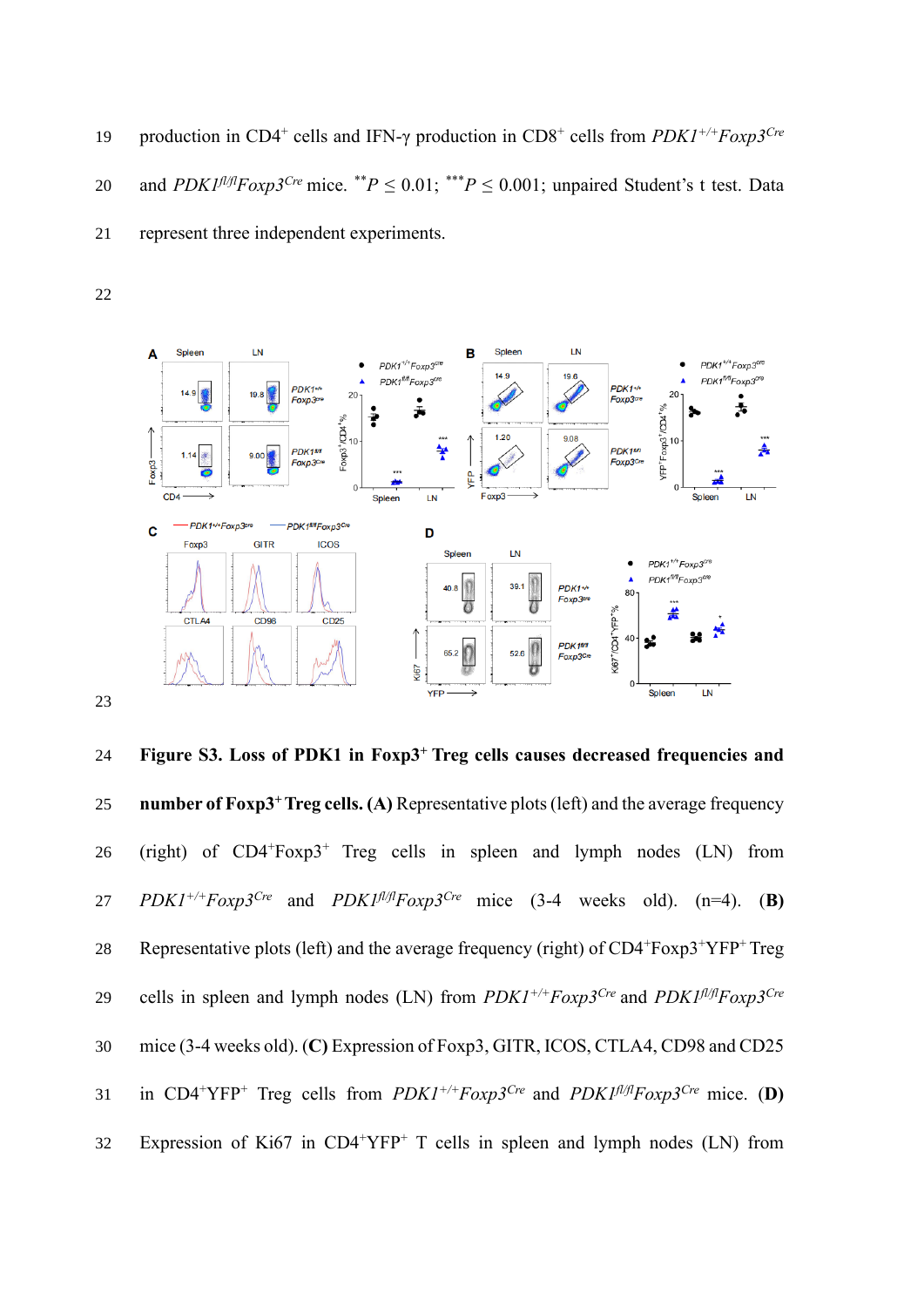33 *PDK1<sup>+/+</sup>Foxp3<sup>Cre</sup>* and *PDK1<sup><i>fl/fl*</sup>Foxp3<sup>Cre</sup> mice (n=5). <sup>\*</sup>*P* ≤ 0.05, <sup>\*\*\*</sup>*P* ≤ 0.001; unpaired

Student's t test. Data represent two independent experiments.

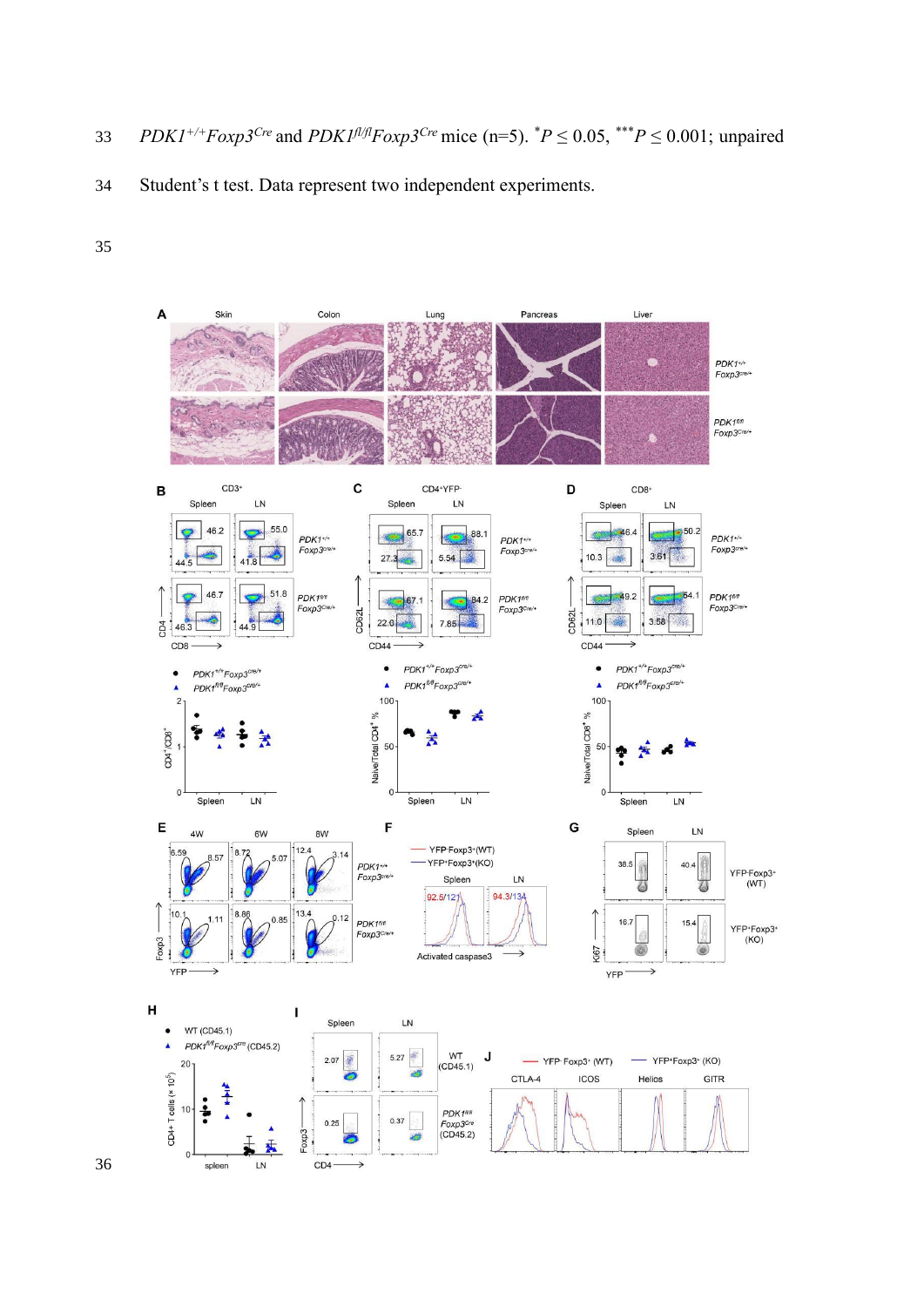| 37 | Figure S4. Loss of PDK1 in Foxp3 <sup>+</sup> Treg cells causes decreased frequencies and                                                             |
|----|-------------------------------------------------------------------------------------------------------------------------------------------------------|
| 38 | number of Foxp3 <sup>+</sup> Treg cells under noninflammatory station. (A) Haematoxylin and                                                           |
| 39 | eosin staining of skin, colon, lung, pancreas, liver (original magnification, ×10), from                                                              |
| 40 | $PDKI^{+/+}Foxp3^{Cre/+}$ and $PDKI^{f l/f}Foxp3^{Cre/+}$ mice. (B) Up, expression of CD4 and CD8                                                     |
| 41 | on CD3 <sup>+</sup> T cells in spleen and lymph nodes (LN) from $PDK1^{+/+}Foxp3^{Cre/+}$ and                                                         |
| 42 | PDK1fl/flFoxp3 <sup>Cre/+</sup> mice. Down, the ratios of CD4 <sup>+</sup> /CD8 <sup>+</sup> T cells in spleen and lymph                              |
| 43 | nodes (LN) (n=5). (C) Up, expression of CD62L and CD44 on CD4 <sup>+</sup> YFP <sup>-</sup> T cells in                                                |
| 44 | spleen and lymph nodes (LN) from $PDK1^{+/+}Foxp3^{Cre/+}$ and $PDK1^{f l/f}Foxp3^{Cre/+}$ mice.                                                      |
| 45 | Down, naïve (CD62L <sup>hi</sup> CD44 <sup>lo</sup> ) CD4 <sup>+</sup> T cell percentage in spleen and lymph nodes (LN)                               |
| 46 | $(n \ge 4)$ . (D) Up, expression of CD62L and CD44 on CD8 <sup>+</sup> T cells in spleen and lymph                                                    |
| 47 | nodes (LN) from $PDKI^{+/+}Foxp3^{Crel+}$ and $PDKI^{f/f}Foxp3^{Crel+}$ mice. Down, naïve                                                             |
| 48 | (CD62L <sup>hi</sup> CD44 <sup>lo</sup> ) CD8 <sup>+</sup> T cell percentage in spleen and lymph nodes (LN) (n $\geq$ 4). (E)                         |
| 49 | The fraction of $YFP^+$ Treg cells among $F\alpha p3^+$ populations in heterozygous female                                                            |
| 50 | $PDK1^{+/+}Foxp3^{Cre/+}$ and $PDK1^{f l/f l}Foxp3^{Cre/+}$ mice at different age. (F, G) Represent plots                                             |
| 51 | show the caspase 3 activity (F) and Ki67 expression (G) in $CD4^+$ Foxp3 <sup>+</sup> YFP <sup>-</sup> Treg                                           |
| 52 | cells (WT) and CD4 <sup>+</sup> Foxp3 <sup>+</sup> YFP <sup>+</sup> Treg cells (KO) from $PDKI^{\beta/\beta}Foxp3^{Cre/+}$ mice. (H)                  |
| 53 | The number of donor-derived CD4 <sup>+</sup> T cells in $RagI^{-/-}$ mice (n=5). (I) Representative                                                   |
| 54 | plots show the percentage of donor-derived Foxp3 <sup>+</sup> pTreg in $RagI^{-/-}$ mice 2 weeks after                                                |
| 55 | adoptive transfer. (J) Represent overlay plots show the expression of CTLA4, ICOS,                                                                    |
| 56 | Helios and GITR in CD4 <sup>+</sup> Foxp3 <sup>+</sup> YFP <sup>-</sup> Treg cells (WT) and CD4 <sup>+</sup> Foxp3 <sup>+</sup> YFP <sup>+</sup> Treg |
| 57 | cells (KO) from $PDKI^{f l/f} F \alpha x p 3^{Cre/+}$ mice.                                                                                           |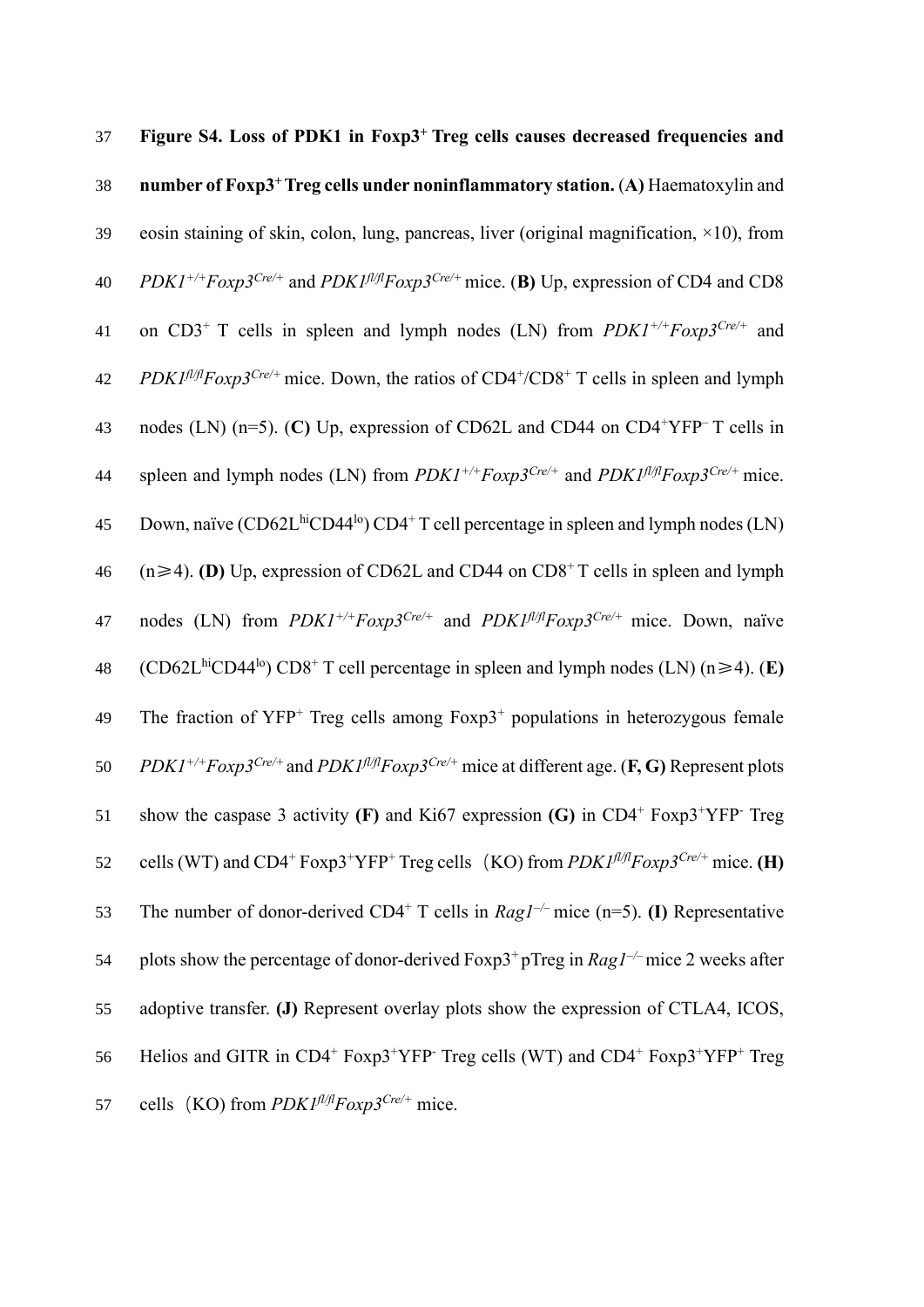



59 **Figure S5. NAC could inhibit the secretion of IFN-γ by effector T cell caused by**  60 **PDK1 deficiency in Treg cells** *in vivo.* **(A)** MFI statistic of total ROSlevel in Treg cells 61 from  $PDK1^{+/+}F\alpha xp3^{Cre/+}$  and  $PDK1^{f1/f}F\alpha xp3^{Cre/+}$  mice (n=4). **(B)** MFI statistic of 62 mitochondrial ROS level in Treg cells from  $PDK1^{+/+}Foxp3^{Cre/+}$  and  $PDK1^{f l/f l}Foxp3^{Cre/+}$ 63 mice  $(n=4)$ . **(C, D)** IFN-γ production in CD4<sup>+</sup>YFP<sup>-</sup> T cells in spleen from 64 *PDK1<sup>+/+</sup>Foxp3<sup>Cre</sup>* and *PDK1<sup>* $f$ *<i>l*</sup>/*fl*</sub>*Foxp3<sup>Cre</sup>* mice fed water with or without NAC (1.5g/L) for 20 days from 18-day-old (n=7). **(E, F)** IFN- $\gamma$  production in CD8<sup>+</sup> T cells in spleen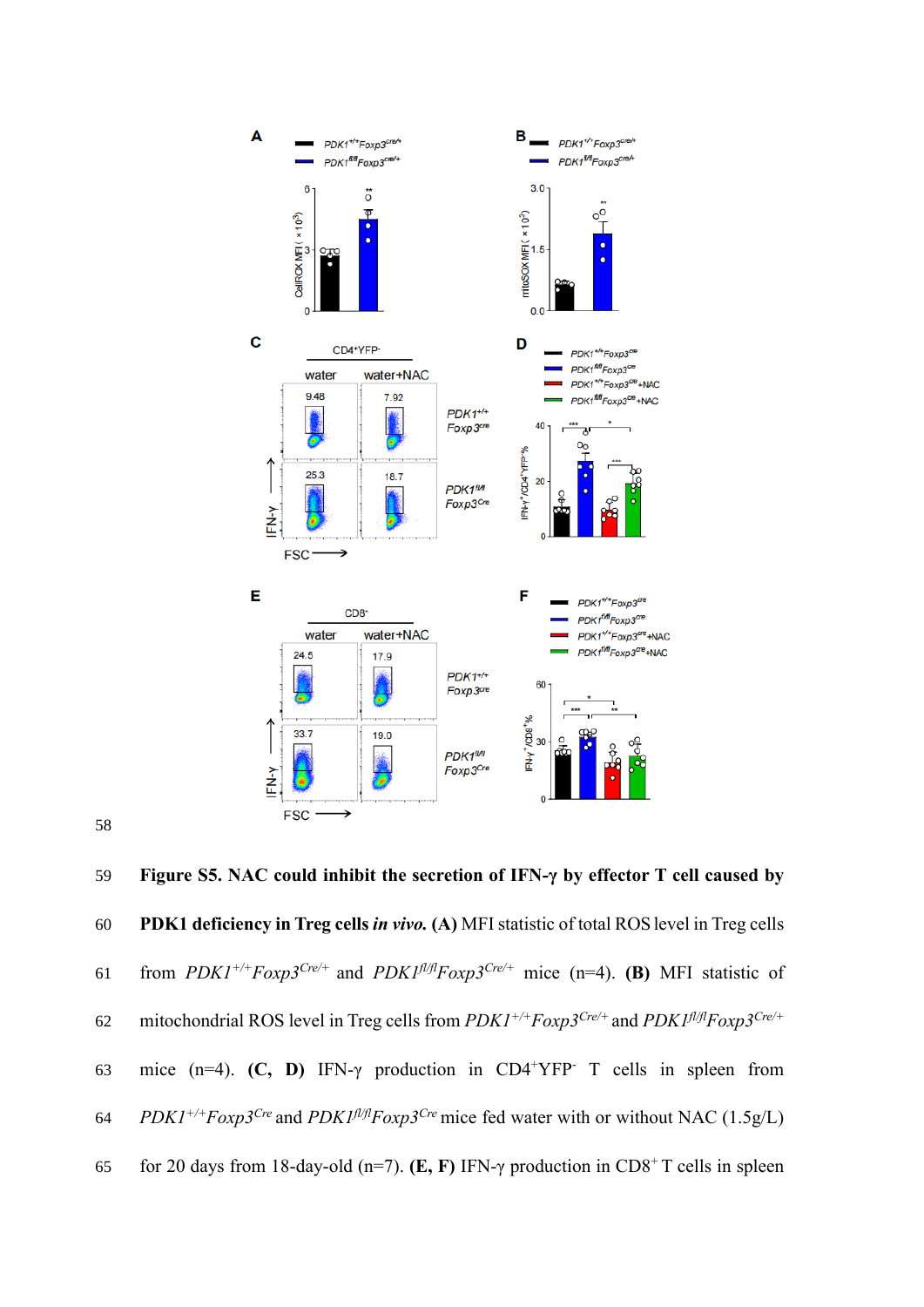66 from  $PDK1^{+/+}Foxp3^{Cre}$  and  $PDK1^{f l/f}Foxp3^{Cre}$  mice fed water with or without NAC 67 (1.5g/L) for 20 days from 18-day-old (n=7).  $^*P \le 0.05$ ;  $^{**}P \le 0.01$ ;  $^{***}P \le 0.001$ ; unpaired Student's t test. Data represent two independent experiments.



 **Figure S6. Treg cells require PDK1 to inhibit its apoptosis and Iron-dependent cell death. (A, B)** OCR analysis of Treg sorted form spleen and lymph nodes (LN) of *PDK1+/+Foxp3Cre/+* and *PDK1fl/flFoxp3 Cre/+* mice, statistics of 3-5 duplicates were shown in **B**. **(C, D)** ECAR analysis of Treg sorted form spleen and lymph nodes (LN) of *PDK1+/+Foxp3Cre/+* and *PDK1fl/flFoxp3 Cre/+* mice, statistics of 3-4 duplicates were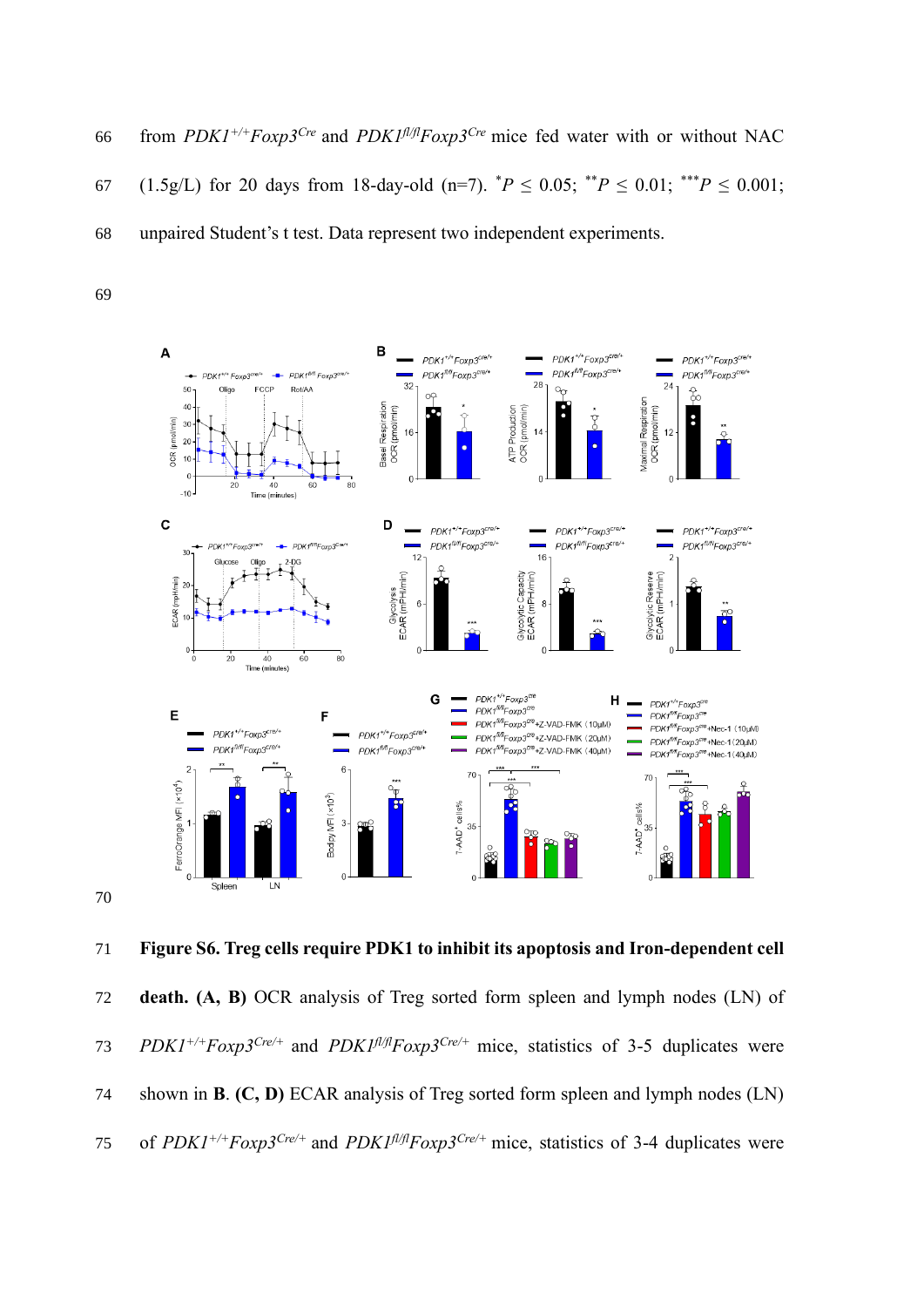|    | 76 shown in <b>D</b> . (E) MFI statistic of $Fe^{2+}$ level in Treg cells from spleen and lymph nodes                                                 |
|----|-------------------------------------------------------------------------------------------------------------------------------------------------------|
| 77 | (LN) of <i>PDK1<sup>+/+</sup>Foxp3<sup>Cre/+</sup></i> and <i>PDK1<sup>fl/ft</sup>Foxp3<sup>Cre/+</sup> mice</i> (n≥3). ( <b>F</b> ) MFI statistic of |
| 78 | Lipid ROS level in Treg cells from $PDK1^{+/+}Foxp3^{Cre/+}$ and $PDK1^{f/f}Foxp3^{Cre/+}$ mice                                                       |
|    | 79 (n=5). (G, H) Treg cells from PDK1 <sup>+/+</sup> Foxp3 <sup>Cre</sup> and PDK1 <sup>fl/f</sup> Foxp3 <sup>Cre</sup> mice were                     |
| 80 | treated with or without different concentrations of Z-VAD-FMK and Nec-1 for 24h, cell                                                                 |
| 81 | viability analyzed using 7-AAD, statistics of 4-10 duplicates were shown. $^*P \le 0.05$ ;                                                            |
|    | 82 ** $P \le 0.01$ ; *** $P \le 0.001$ ; unpaired Student's t test. Data represent three independent                                                  |
| 83 | experiments.                                                                                                                                          |



 **Figure S7. PDK1 regulates iron homeostasis of Treg cells independent of mTORC1 signaling. (A)** Phosphorylation of p-S6 in  $CD4^+$  Foxp3<sup>+</sup>YFP<sup>-</sup> T cells (WT) and  $CD4^+$  Foxp3<sup>+</sup>YFP<sup>+</sup> T cells (KO) from *PDK1<sup>fl/fl</sup>Foxp3<sup>Cre/+</sup>* mice freshly detected and activated with anti-CD3/CD28 for 30 min. (Paired Student's t test) Unsti: unstimulated, Sti: 90 stimulated  $(n=5)$ . **(B)** MFI statistic of total ROS level in  $CD4+CD25+$  Treg cells from *P1 Raptor*<sup> $fU/fI$ </sup>*CD2<sup><i>Cre*</sup> and their control mice (n=5). **(C)** MFI statistic of Fe<sup>2+</sup> level in